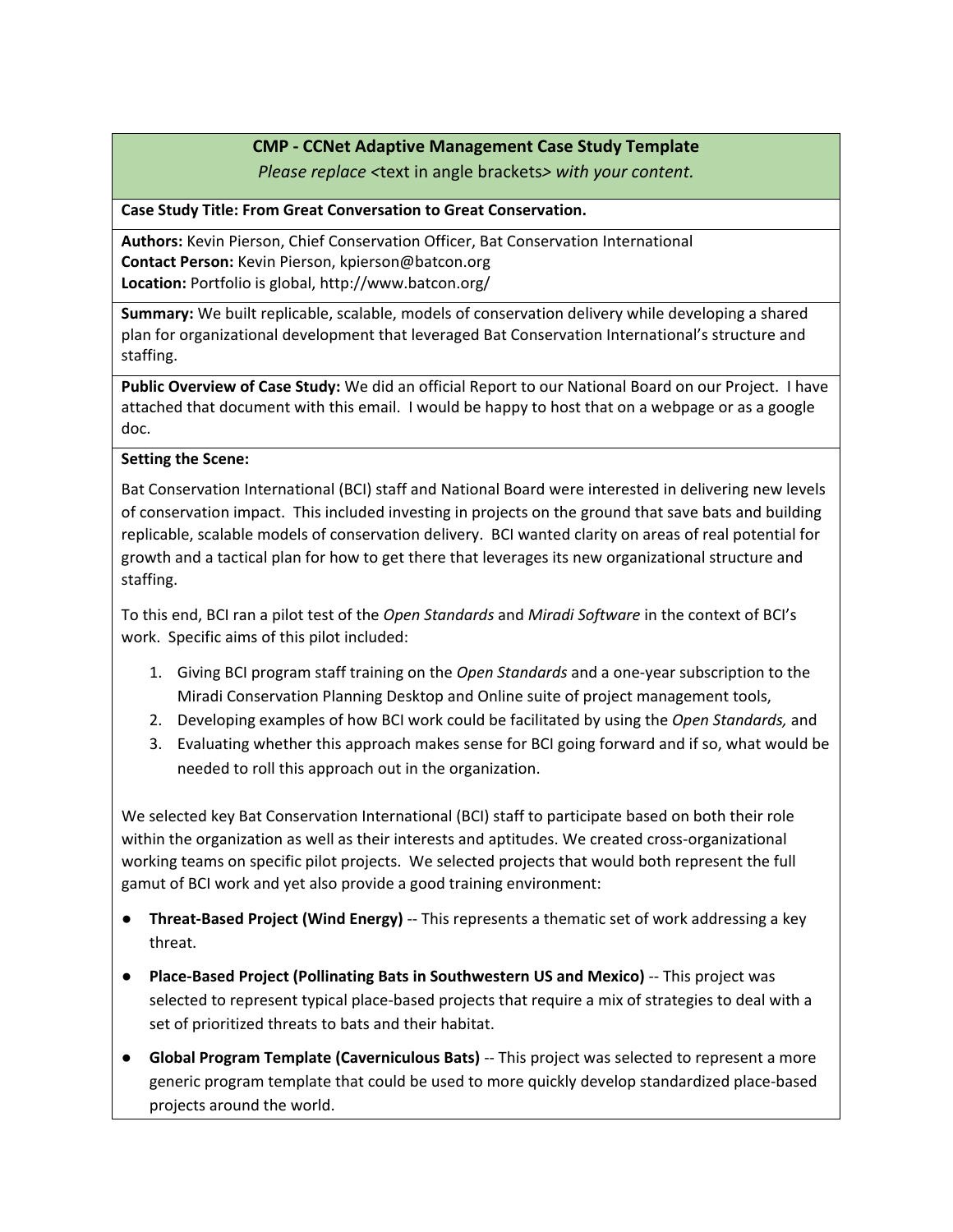The training / pilot work was designed to balance both learning about the Open Standards and doing "real" work. Given that BCI staff are not based in one office, we structured this training as a virtual exercise over the course of several months. We organized weekly web-based training sessions. At each session, one step of the Open Standards process was introduced (e.g., selecting conservation targets, rating threats, developing theories of change for conservation strategies). Staff were provided an introduction to the concepts involved in the step and then given a "homework assignment" that involved applying these concepts to BCI's work. At the next week's session, teams then presented and discussed the results of their homework assignment, before going on to the next step.

#### **Results and Lessons Learned:**

**Rapid Transition from Training to Actual Work** -- Participants found the approach and tool set to be helpful in conservation planning as evidenced by ongoing adoption following the training. As one example, following the end of the formal training, the Wind Energy Team has continued to meet regularly and uses the tools to do its planning work. In addition, participants went on to apply the methods to new and existing projects in development. As of today, BCI now has 10 active Miradi files in Miradi Share representing all major conservation strategies across the organization.

**Use of OS Improves Shared Understanding of Conservation Situation** -- Project team members realized that saving a specific bat species involves more than managing the specific population or roost, but instead needs to consider the wider system in which the bats are living. (See Figure 1.)

**OS Materials Readily Inform Funding Proposals** - Project team members developed results chains with phased timelines and objectives that became the basis for funding proposals for international species conservation work. It's rare that a project can be completed by a single funder. The results chains show the necessary steps required to get to a desired conservation result. An initial or intermediate action that needs funding may not appear as urgent or high-profile as later actions, but without the funding for all the steps, the work can't progress and succeed. Also, some of BCI's major funders are open standards proponents, including Disney Conservation Fund and USFWS International Programs.

**Building Staff Morale with Cross-Organizational Teams -** There was tremendous value in bringing staff from different program areas within the organization together to work and share knowledge in small focal teams. BCI's program staff largely work remotely in various parts of the country and our programs have traditionally been 'siloed' with little interaction across programmatic areas. Sharing knowledge and expertise across the programmatic structure was a huge lift to organizational culture by improving communication, demonstrating respect for staff expertise, and identifying new opportunities for staff collaboration within the organization.

**Incorporating Accountability & Rigor -** The Open Standards creates a framework for measuring the impact of our conservation work. Both conceptual diagrams and results chains developed in the Open Standards can indicate where there are knowledge gaps and needs for science as they directly relate to conservation targets and action. It demonstrates the relationship between science and conservation and provides metrics for evaluating progress, which lends accountability and rigor to the work we do.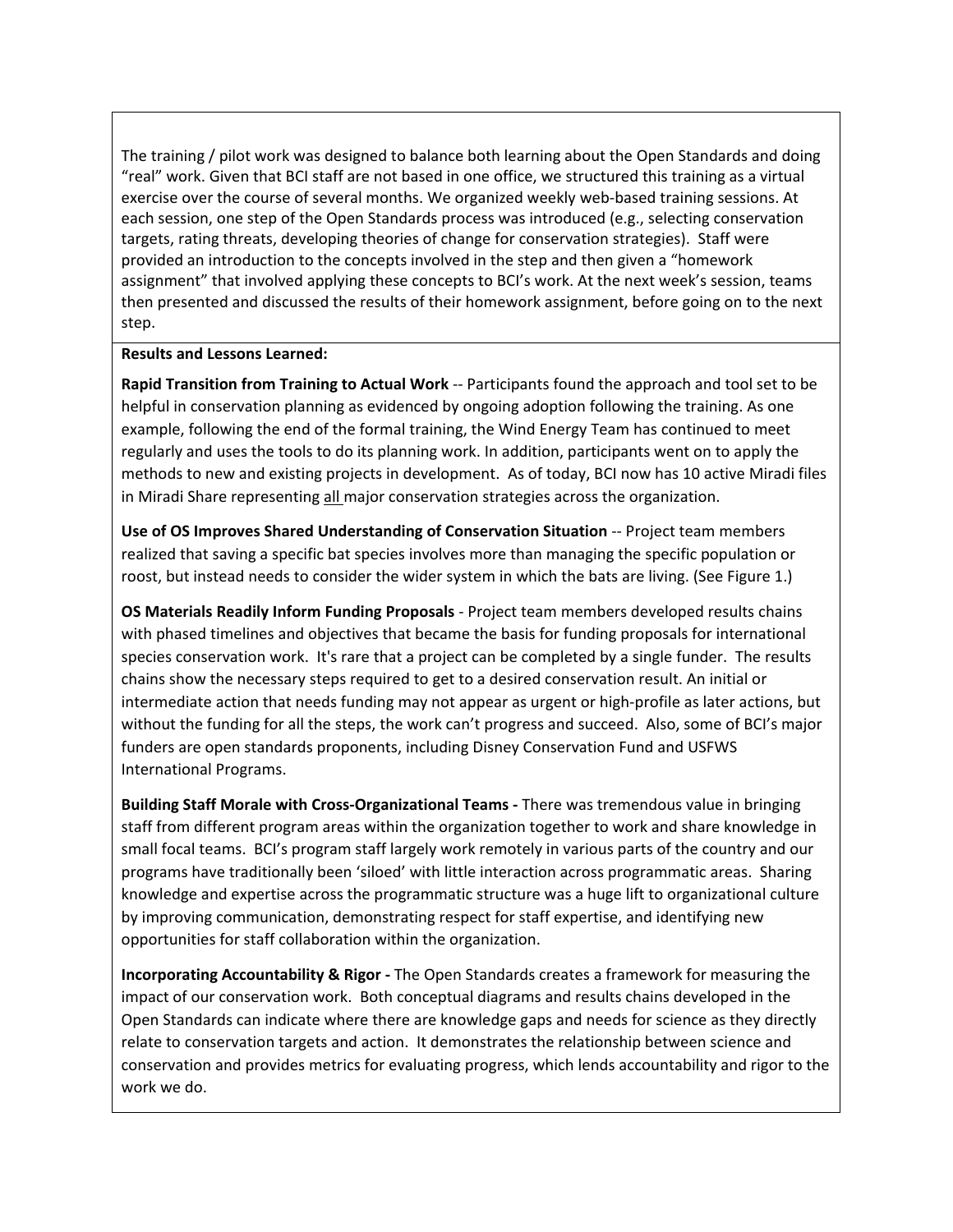#### **Application beyond Case:**

We did this project with a relatively modest budget that was approved by our national board in advance and part of a suite of strategic investments in the organization to promote growth and impact. I think it is critical to have coaching and outside experience to facilitate a pilot like this.

We had the advantage of some internal funding and so were able to hire Foundations of Success to support out start-up phase. Given the strength of the Conservation Coaches Network and CMP there are many options for outside assistance even if an organization doesn't happen to have funding.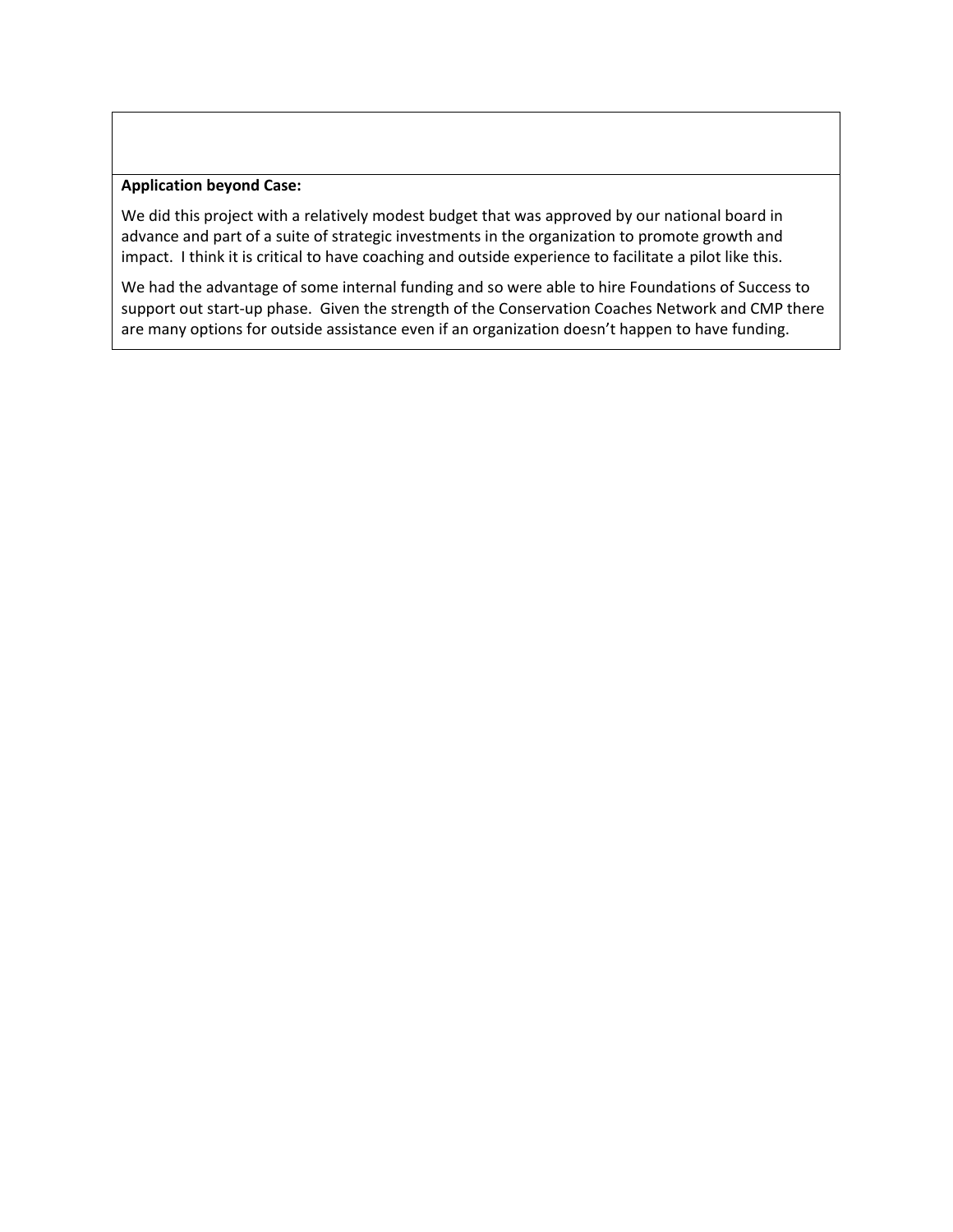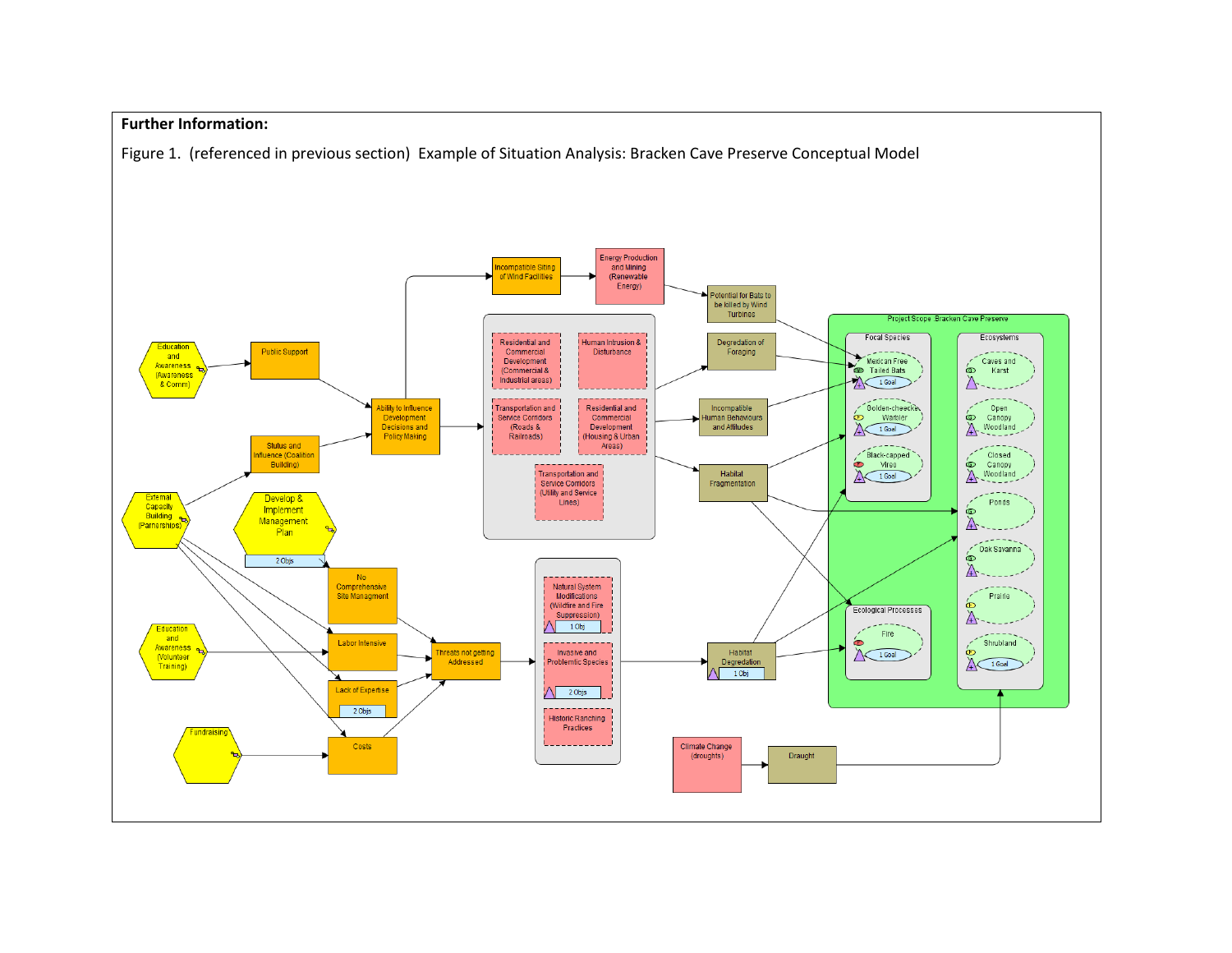**Key Words:** <Please copy the following table and tick the themes that apply to your case study. This is not meant to be a restrictive list - case studies that range beyond these themes are most welcome! This table does not count against your 2-3 page limit.>

# **Table of Key Words for Tagging Case Studies**

*These tags will be used to help other people find your case study on the web.*

| Key Words (select all that are relevant)   | <b>Put x if Relevant</b> |
|--------------------------------------------|--------------------------|
| <b>Stages in Adaptive Management Cycle</b> |                          |
| - Conceptualize the situation              | $\rm X$                  |
| - Plan actions and monitoring              | $\rm\overline{X}$        |
| - Implement actions and monitoring         | $\overline{\mathrm{X}}$  |
| - Analyze, use, adapt                      | X                        |
| - Capture and share learning               | $\rm\overline{X}$        |
| - Full cycle adaptive management           | $\rm\overline{X}$        |
| - Other                                    |                          |
| <b>Case Study Scale</b>                    |                          |
| - Project-level                            |                          |
| - Program-level                            |                          |
| - Organizational-level                     | $\rm\overline{X}$        |
| - Other                                    |                          |
| <b>Specific Tools/Approach Used</b>        |                          |
| - Evaluation / audit                       |                          |
| - Evidence-based conservation              |                          |
| - Spatial conservation planning            |                          |
| - Structured decision making               | $\rm\overline{X}$        |
| - Status measures                          |                          |
| - Effectiveness measures                   |                          |
| - Passive adaptive management              |                          |
| - Active adaptive management               | X                        |
| - Other                                    |                          |
| <b>Specific Topics Addressed:</b>          |                          |
| - Human wellbeing                          |                          |
| - Climate change                           |                          |
| - Community-based conservation             |                          |
| - Marine conservation                      |                          |
| - Freshwater conservation                  |                          |